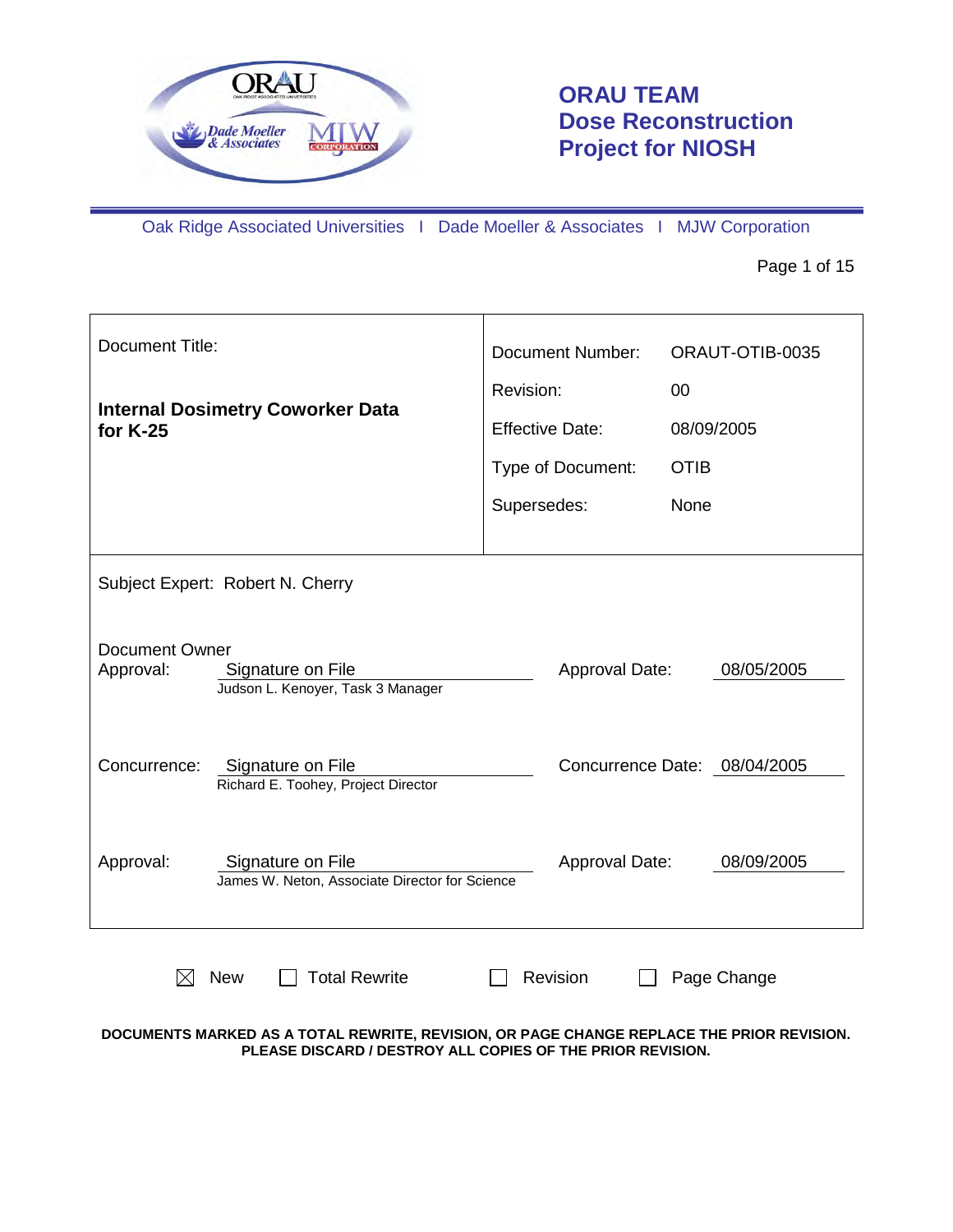| ਾ।B-ਹ<br><b>ORAUT</b><br>0035<br>No.<br>Document<br>- -<br>ີ | OC<br>No.<br>Revision, | Effective<br>08/09/2005<br>Date: | Ωt<br>Page<br>. |
|--------------------------------------------------------------|------------------------|----------------------------------|-----------------|

# **PUBLICATION RECORD**

| <b>EFFECTIVE</b><br><b>DATE</b> | <b>REVISION</b><br><b>NUMBER</b> | <b>DESCRIPTION</b>                                                                                                                             |
|---------------------------------|----------------------------------|------------------------------------------------------------------------------------------------------------------------------------------------|
| 04/21/2005                      | $00-A$                           | New technical information bulletin for assignment of K-25 internal<br>doses based on coworker bioassay data. Initiated by Robert N.<br>Cherry. |
| 06/10/2005                      | $00 - B$                         | Incorporates internal review comments. Initiated by Robert N.<br>Cherry.                                                                       |
| 07/19/2005                      | $00-C$                           | Incorporates NIOSH review comments. Initiated by Robert N.<br>Cherry.                                                                          |
| 08/09/2005                      | 00                               | First approved issue. Training required: As determined by the Task<br>Manager. Initiated by Robert N. Cherry.                                  |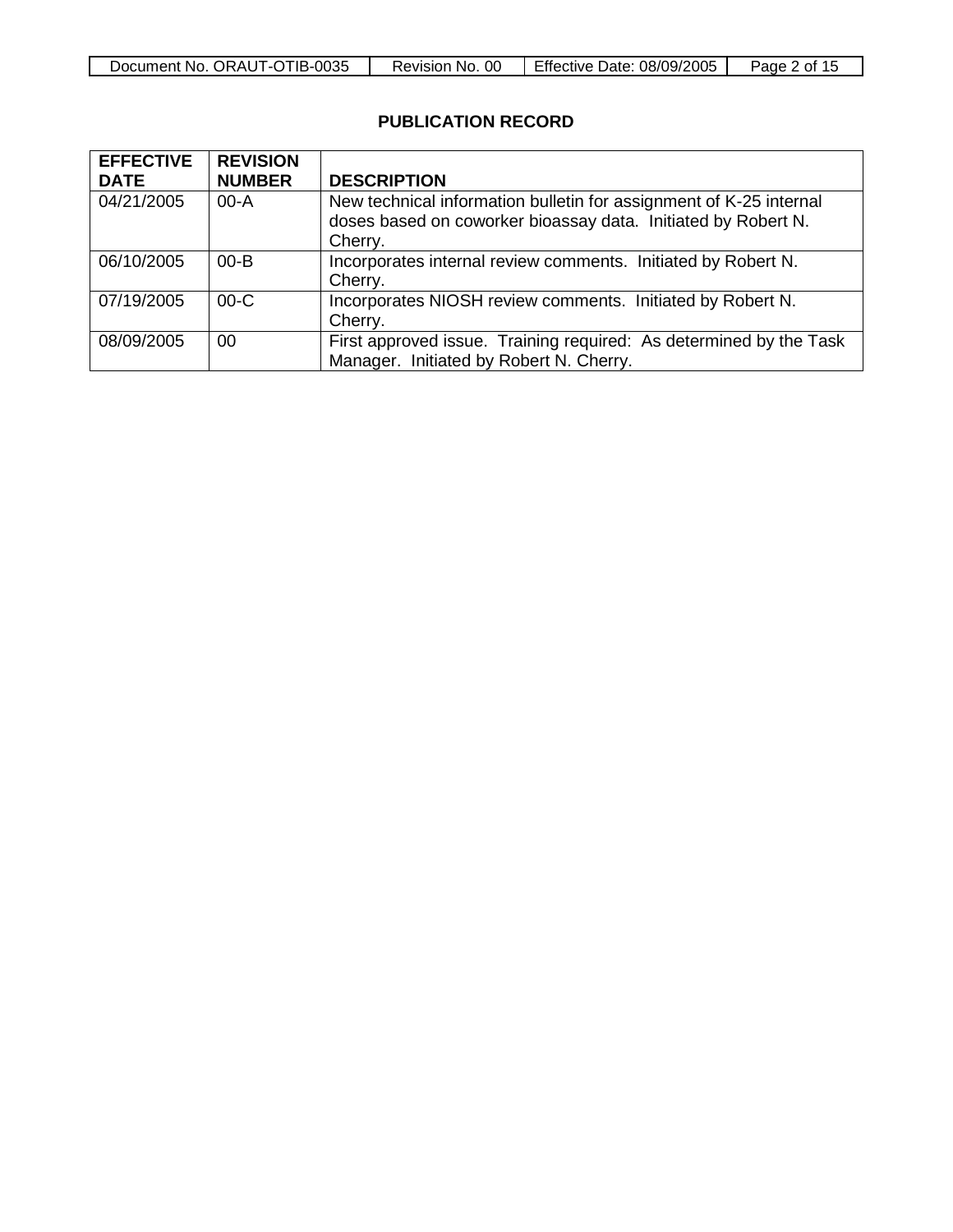# **TABLE OF CONTENTS**

| Section                     | Page |
|-----------------------------|------|
|                             |      |
| 1.0                         |      |
| 2.0                         |      |
| 3.1<br>3.2                  |      |
| 4.0<br>4.1<br>4.2<br>4.3    |      |
| 5.1<br>5.3                  |      |
|                             |      |
| <b>Attachment</b><br>A<br>B |      |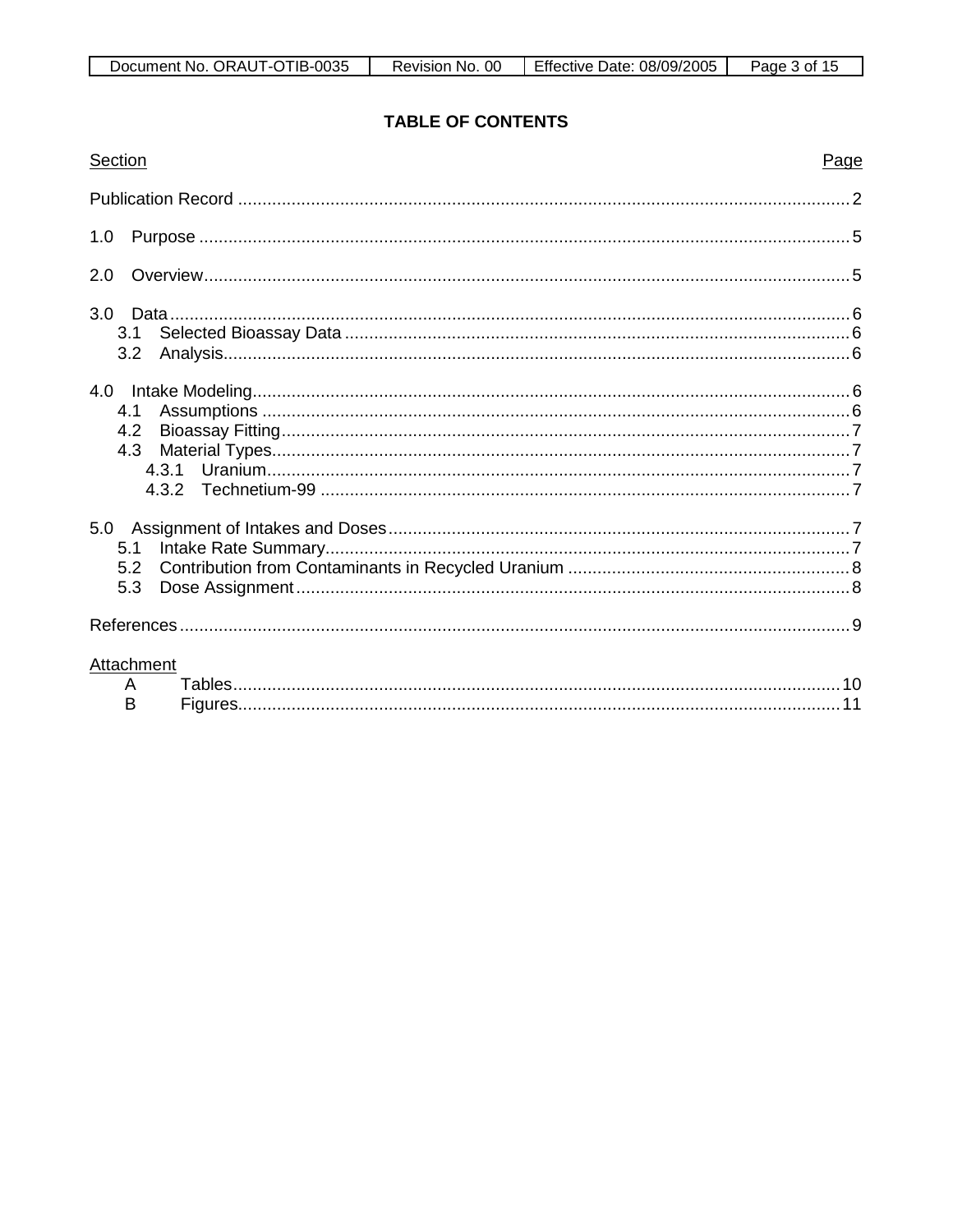| Document No. ORAUT-OTIB-0035 | Revision No. 00 | <b>Effective Date: 08/09/2005</b> | Page 4 of 15 |
|------------------------------|-----------------|-----------------------------------|--------------|
|------------------------------|-----------------|-----------------------------------|--------------|

#### **LIST OF TABLES**

#### **Table** 5-1 Derived uranium intake rate, 1948 to 1978............................................................................... 7 Page 5-2 Derived 99Tc intake rates..........................................................................................................7 A-1 Summary of annual uranium urinary excretion rate analyses, 1948 to 1988........................... 10 A-2 Summary of annual <sup>99</sup>Tc urinary excretion rate analyses, 1978 to 1988................................ 10

### **LIST OF FIGURES**

#### **Figure**

#### Page

| $B-1$  | Predicted uranium bioassay results calculated using IMBA-derived U intake<br>rates (line) compared with uranium bioassay results (dots), January 1, |  |
|--------|-----------------------------------------------------------------------------------------------------------------------------------------------------|--|
|        |                                                                                                                                                     |  |
| $B-2$  | Predicted uranium bioassay results calculated using IMBA-derived U intake                                                                           |  |
|        | rates (line) compared with uranium bioassay results (dots), January 1,                                                                              |  |
|        |                                                                                                                                                     |  |
| $B-3$  | Predicted uranium bioassay results calculated using IMBA-derived U intake                                                                           |  |
|        | rates (line) compared with uranium bioassay results (dots), January 1,                                                                              |  |
|        |                                                                                                                                                     |  |
| $B-4$  | Predicted uranium bioassay results calculated using IMBA-derived U intake                                                                           |  |
|        | rates (line) compared with uranium bioassay results (dots), January 1,                                                                              |  |
|        |                                                                                                                                                     |  |
| $B-5$  | Predicted uranium bioassay results calculated using IMBA-derived U intake                                                                           |  |
|        | rates (line) compared with uranium bioassay results (dots), January 1,                                                                              |  |
|        |                                                                                                                                                     |  |
| $B-6$  | Predicted uranium bioassay results calculated using IMBA-derived U intake                                                                           |  |
|        | rates (line) compared with uranium bioassay results (dots), January 1,                                                                              |  |
|        |                                                                                                                                                     |  |
| $B-7$  | Predicted technetium-99 bioassay results calculated using IMBA-derived                                                                              |  |
|        | <sup>99</sup> Tc intake rates (line) compared with uranium bioassay results (dots),                                                                 |  |
|        |                                                                                                                                                     |  |
| $B-8$  | Predicted technetium-99 bioassay results calculated using IMBA-derived                                                                              |  |
|        | <sup>99</sup> Tc intake rates (line) compared with uranium bioassay results (dots),                                                                 |  |
|        |                                                                                                                                                     |  |
| $B-9$  | Predicted technetium-99 bioassay results calculated using IMBA-derived                                                                              |  |
|        | <sup>99</sup> Tc intake rates (line) compared with uranium bioassay results (dots),                                                                 |  |
|        |                                                                                                                                                     |  |
| $B-10$ | Predicted technetium-99 bioassay results calculated using IMBA-derived                                                                              |  |
|        | <sup>99</sup> Tc intake rates (line) compared with uranium bioassay results (dots),                                                                 |  |
|        |                                                                                                                                                     |  |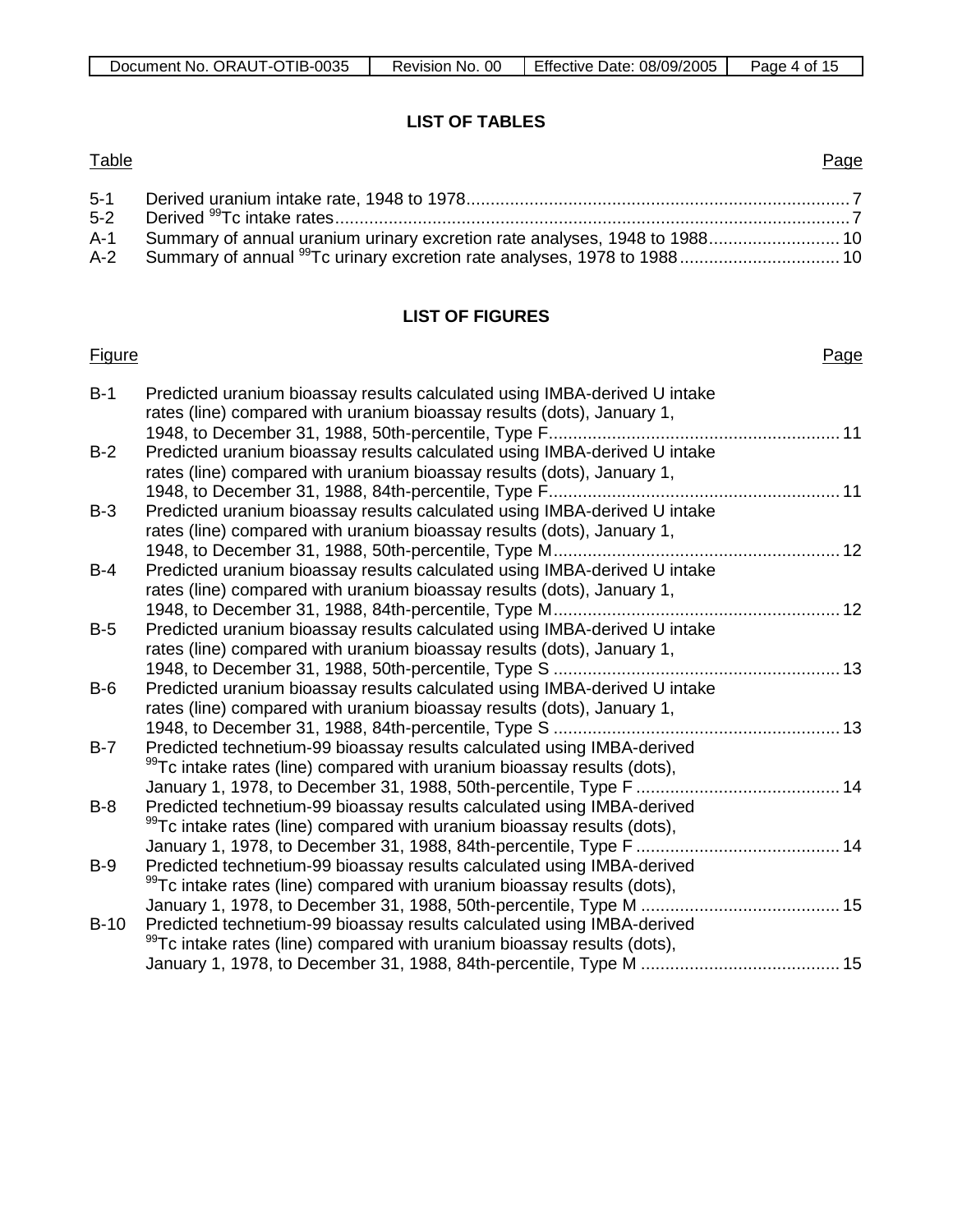| Document No. ORAUT-OTIB-0035 | Revision No. 00 | Effective Date: 08/09/2005 | Page 5 of 15 |
|------------------------------|-----------------|----------------------------|--------------|
|                              |                 |                            |              |

#### **1.0 PURPOSE**

Technical Information Bulletins (TIBs) are general working documents that provide guidance concerning the preparation of dose reconstructions at particular sites or categories of sites. They will be revised in the event additional relevant information is obtained. TIBs may be used to assist the National Institute for Occupational Safety and Health (NIOSH) in the completion of individual dose reconstructions.

In this document the word "facility" is used as a general term for an area, building, or group of buildings that served a specific purpose at a site. It does not necessarily connote an "atomic weapons employer facility" or a "Department of Energy facility" as defined in the Energy Employees Occupational Illness Compensation Program Act of 2000 [42 U.S.C. Sections 7384l(5) and (12)].

The purpose of this TIB is to provide information for the application of K-25 coworker data in estimating unmonitored internal exposures. Some employees were not monitored for internal ionizing radiation exposure during the course of their employment at a U.S. Department of Energy (DOE)<sup>[1](#page-4-0)</sup> facility, or the records of such monitoring are incomplete or unavailable. In such cases, data from monitored coworkers may be used to estimate an individual's possible exposure.

### **2.0 OVERVIEW**

*Analysis of Coworker Bioassay Data for Internal Dose Assignment* (ORAUT 2004a) describes the general process used to analyze bioassay data for assigning doses to individuals based on coworker results. *Coworker Data Exposure Profile Development* (ORAUT 2004b) describes the approach and processes to be used to develop reasonable exposure profiles based on available dosimetric information for workers at DOE sites.

Bioassay results were obtained from the Oak Ridge Institute for Science and Education (ORISE) Center for Epidemiologic Research (CER) Dosimetry Database, which contains urinalysis records from the K-25 site for 1948 to 1988. ORISE obtained these data from K-25 to conduct an epidemiological study of site workers. The urinalysis results, labeled "gross alpha," are in units of disintegrations per minute per 100 mL (dpm/100 mL). Results labeled "Uranium" were also available that included units of mass rather than activity concentration. It is not possible to convert mass concentration to activity concentration accurately for dose assessment purposes without knowing the isotopic abundances. Therefore, only the gross alpha data were used because these data were adequate and complete.

A statistical analysis of the gross alpha data was performed in accordance with ORAUT (2004a). The resultant values were input to the Integrated Modules for Bioassay Analysis (IMBA) Expert™ OCAS-Edition computer software (ACJ 2004), and a fit to the data was performed to obtain intake rates for assigning dose distributions.

Technetium-99 bioassay results were similarly obtained from the ORISE CER Dosimetry Database, which contains <sup>99</sup>Tc urinalysis records from the K-25 site for 1978 to 1988. During these years, operations with purified <sup>99</sup>Tc were conducted which could result in intakes of <sup>99</sup>Tc without commensurate intakes of uranium. The <sup>99</sup>Tc urinalysis results are in units of dpm/mL. A statistical analysis of these data was performed in accordance with ORAUT (2004a). The resultant values were

<span id="page-4-0"></span> $\overline{a}$  $1$  References to DOE in this document include DOE's predecessors, the Manhattan Engineer District (1942 to 1946), the U.S. Atomic Energy Commission (1947 to 1975), and the Energy Research and Development Administration (1975 to 1977), as well as DOE (1977 to the present).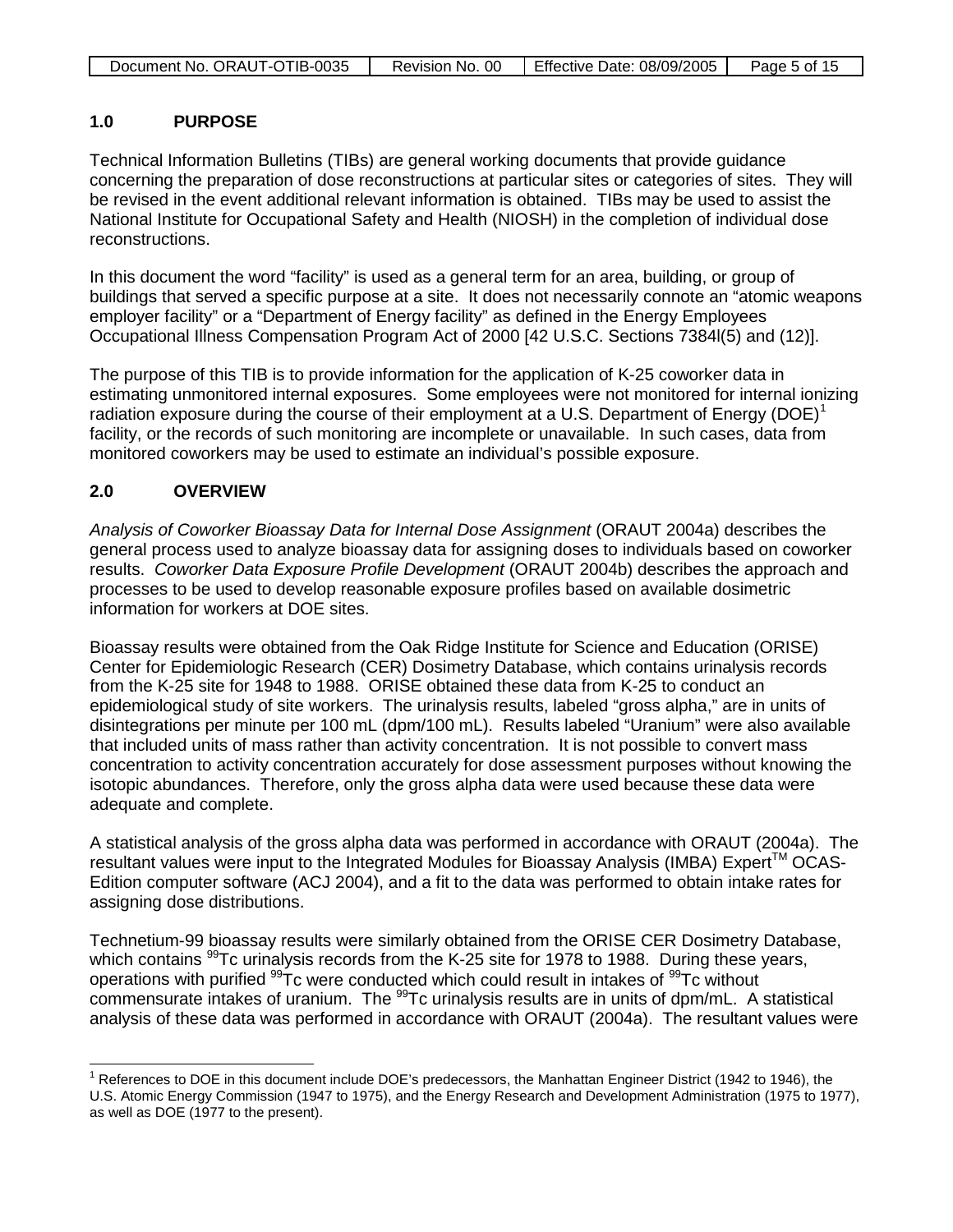| Document No. ORAUT-OTIB-0035 | Revision No. 00 | Effective Date: 08/09/2005 | Page 6 of 15 |
|------------------------------|-----------------|----------------------------|--------------|

input to IMBA, and a fit to the data was performed to obtain intake rates for assigning dose distributions.

#### **3.0 DATA**

### **3.1 SELECTED BIOASSAY DATA**

Uranium urinalysis data from 1948 to 1988 were extracted from a Microsoft® Access table named "tblK25\_Urinalysis\_rawData" in a subdatabase named "K25\_Urinalysis\_to\_COC\_10-8-2004.mdb" in the ORISE/CER Dosimetry Database.

Technetium-99 urinalysis data were similarly extracted and analyzed for 1978 to 1988.

### **3.2 ANALYSIS**

Bioassay data were analyzed by year. A lognormal distribution was assumed, and the 50th and 84th percentiles were calculated for each year using the method described in ORAUT (2004a).

Many results in the database were listed as less than  $\left\langle \cdot \right\rangle$  a value. For 1953 and 1977 through 1988, for every record in the "Result" field that contained the less-than symbol followed by a number, that number was included in the ranking but not in the fit.

Tables A-1 and A-2 show the uranium and <sup>99</sup>Tc statistical analysis results, respectively.

#### **4.0 INTAKE MODELING**

Although K-25 operations began in early 1945, uranium bioassay results are not currently available for years earlier than 1948. Additional study of K-25 operations from 1945 to 1947 is necessary before there will be enough information for modeling for those years.

### **4.1 ASSUMPTIONS**

Each result used in the intake calculation was assumed to be normally distributed. A uniform absolute error of 1 was applied to all results, thus assigning the same weight to each result. IMBA requires results to be in units of activity per day, so all results were normalized to 1400 mL, the volume of urine excreted by Reference Man in a 24-hour period.

Because of the nature of work at K-25, a chronic exposure pattern best approximates the true exposure conditions for most workers with a potential for intakes. Intakes were assumed to be by way of inhalation using a default breathing rate of 1.2  $\text{m}^3$ /hr and a 5-µm activity median aerodynamic diameter particle size distribution.

The database file for uranium lists all results as activity concentrations. Because a variety of enrichments is possible at the K-25 site, <sup>234</sup>U was assumed for the IMBA intake modeling. The dose coefficients (also referred to as dose conversion factors) in International Commission on Radiological Protection (ICRP) Publication 68 for <sup>234</sup>U are 7% to 31% larger than those for <sup>235</sup>U, <sup>236</sup>U, and <sup>238</sup>U (ICRP 1995). Therefore, use of the  $^{234}$ U dose conversion factor will overestimate doses and is therefore a claimant-favorable assumption.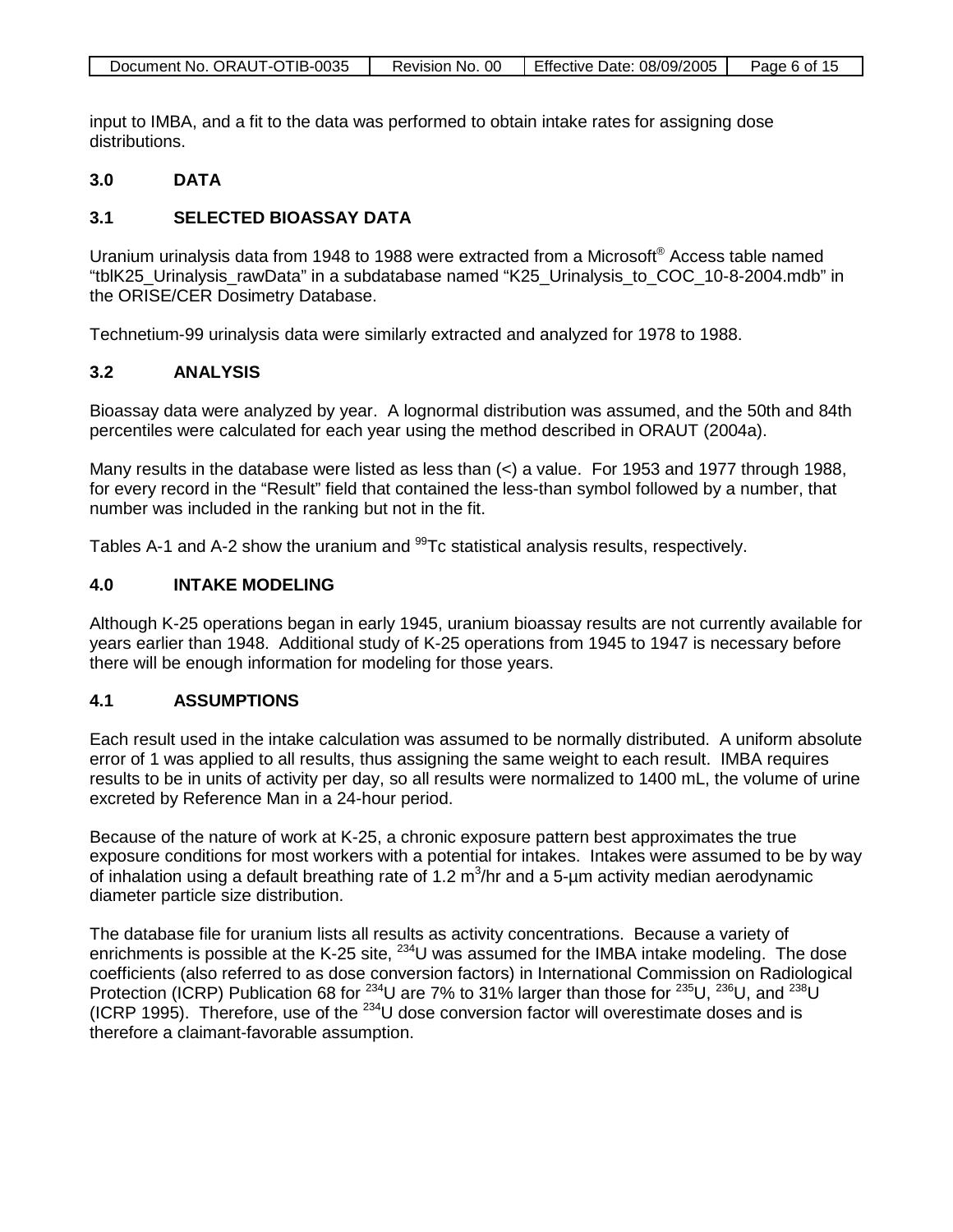| Document No. ORAUT-OTIB-0035 | Revision No. 00 | Effective Date: 08/09/2005 | Page 7 of 15 |
|------------------------------|-----------------|----------------------------|--------------|

#### **4.2 BIOASSAY FITTING**

IMBA was used to fit inhalation intakes to the bioassay results. Data from January 1948 to December 1988 were fit as one or more chronic intakes.

#### **4.3 MATERIAL TYPES**

#### **4.3.1 Uranium**

Uranium urinalysis results were fit in IMBA using types F, M, and S materials to derive intake rates for 1948 to 1988. The solid lines in Figures B-1 to B-6 show the individual fits to the 50th- and 84th-percentile excretion rates. The same intake periods were applied for both percentiles because the bioassay values modeled followed a similar pattern.

#### **4.3.2 Technetium-99**

Urinalysis results for <sup>99</sup>Tc were fit in IMBA using types F and M materials to derive intake rates for 1978 to 1988. [Type S material is not considered in ICRP (1995) for <sup>99</sup>Tc.] The solid lines in Figures B-7 to B-10 show the individual fits to the 50th- and 84th-percentile excretion rates. The same intake periods were applied for both percentiles because the values followed a similar pattern.

The bioassay data showed a significant change in excretion rate between 1982 and 1983, which required different fits for the periods from 1978 to 1982 and from 1983 to 1988.

### **5.0 ASSIGNMENT OF INTAKES AND DOSES**

#### **5.1 INTAKE RATE SUMMARY**

The derived 50th- and 84th-percentile uranium excretion data are relatively constant from 1948 to 1988, as shown in Figures B-1 to B-6. Therefore, a single intake period was assumed. Table 5-1 summarizes the derived uranium intake rate that produced the fits.

| Tvpe F material |            | <b>Type M material</b> |             |            | <b>Type S material</b> |            |            |           |  |
|-----------------|------------|------------------------|-------------|------------|------------------------|------------|------------|-----------|--|
| 50th            | 84th       | Geometric              | <b>50th</b> | 84th       | <b>Geometric</b>       | 50th       | 84th       | Geometric |  |
| percentile      | percentile | standard               | percentile  | percentile | standard               | percentile | percentile | standard  |  |
| (dpm/d)         | (dpm/d)    | deviation              | (dpm/d)     | (dpm/d)    | deviation              | (dpm/d)    | (dpm/d)    | deviation |  |
| 21.5            | 76.2       | 3.54                   | 88.3        | 313        | 3.54                   | 990        | 3.460      | 3.50      |  |

Table 5-1. Derived uranium intake rate, 1948 to 1988.

The derived 50th- and 84th-percentile <sup>99</sup>Tc excretion data are relatively constant from 1978 to 1982 and, at lower rates, from 1983 to 1988, as shown in Figures B-7 to B-10. Therefore, two intake periods were assumed. Table 5-2 summarizes the derived <sup>99</sup>Tc intake rates that produced the fits. Although the modeling resulted in lower GSDs, a GSD of 3 is assigned to all of the Tc-99 intakes for 1978 through 1988 to adequately account for uncertainty in the biokinetic modeling.

|           |                               | Type F material               |                                           | <b>Type M material</b>        |                               |                                    |  |
|-----------|-------------------------------|-------------------------------|-------------------------------------------|-------------------------------|-------------------------------|------------------------------------|--|
| Years     | 50th<br>percentile<br>(dpm/d) | 84th<br>percentile<br>(dpm/d) | <b>Geometric</b><br>standard<br>deviation | 50th<br>percentile<br>(dpm/d) | 84th<br>percentile<br>(dpm/d) | Geometric<br>standard<br>deviation |  |
| 1978-1982 | 13.900                        | 24.900                        | 3.0                                       | 15.570                        | 27.860                        | 3.0                                |  |
| 1983-1988 | 3,160                         | 6.890                         | 3.0                                       | 3.420                         | 7.499                         | 3.0                                |  |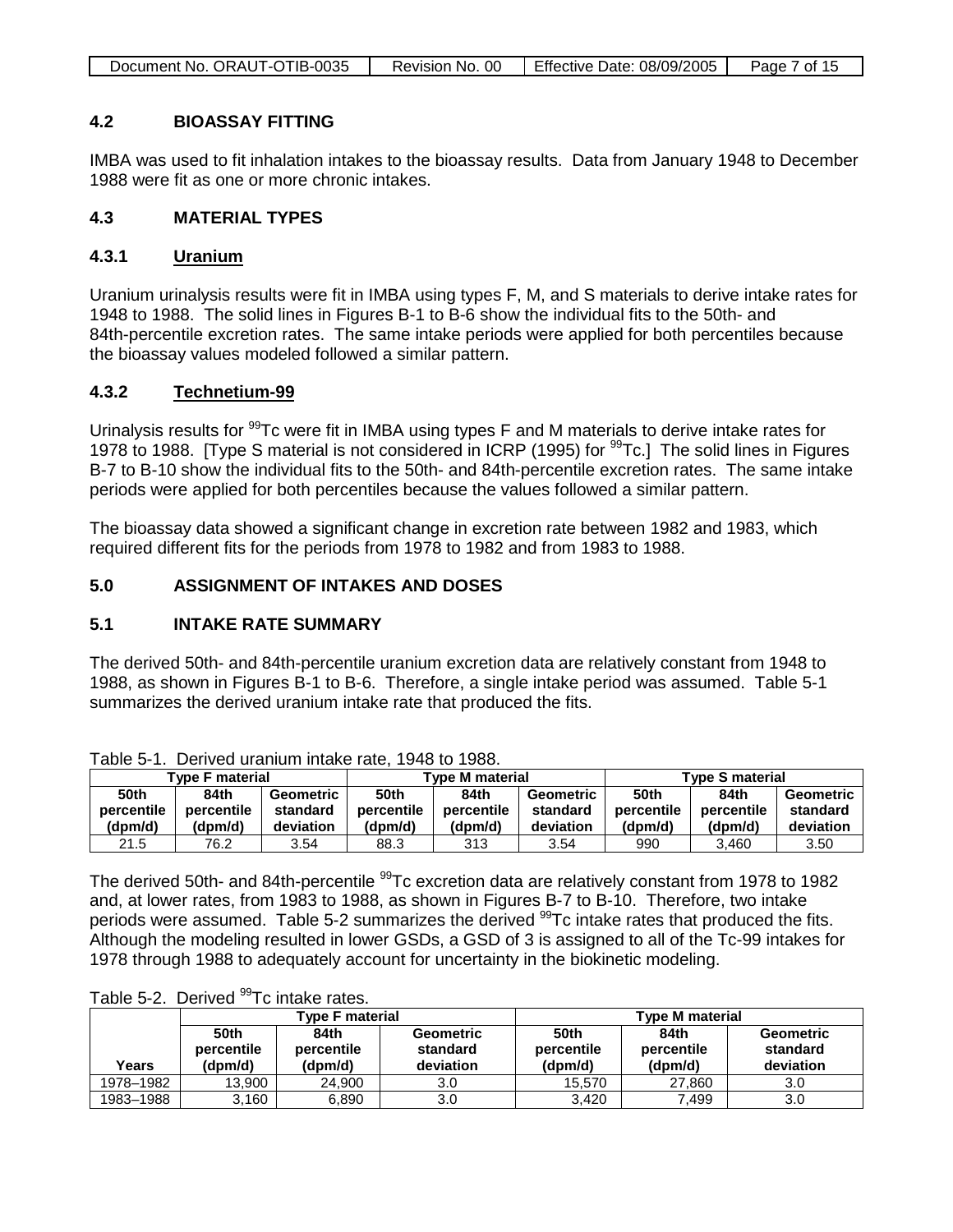| Document No. ORAUT-OTIB-0035 | Revision No. 00 | Effective Date: 08/09/2005 | Page 8 of 15 |
|------------------------------|-----------------|----------------------------|--------------|

#### **5.2 CONTRIBUTION FROM CONTAMINANTS IN RECYCLED URANIUM**

Spent fuel from fission reactors was processed throughout the DOE complex to recover uranium for recycling. Because the uranium streams at K-25 contained recycled uranium at various times, the dose from the added constituents, including plutonium, neptunium, and  $^{99}$ Tc, must be included during dose reconstruction. ORAUT (2004c) provides information about recycled uranium at K-25.

Results of bioassays analyzed specifically for <sup>99</sup>Tc are available for 1978 to 1988, as noted above. These bioassays could have been performed for workers on decontamination efforts because "<sup>99</sup>Tc was concentrated at K-25 for purposes of recovery and removal" (ORAUT 2004d).

Intake rates derived from these <sup>99</sup>Tc bioassay results will be used for <sup>99</sup>Tc for 1978 to 1988 rather than the assumed ratios of contaminant concentrations in uranium, as will be done for  $^{99}$ Tc for 1948 to 1977.

#### **5.3 DOSE ASSIGNMENT**

Doses to be assigned to individuals are calculated from the 50th-percentile intake rates. Dose reconstructors should select the material type that results in the largest probability of causation.

A comparison shows that intake rates derived assuming type S material are much greater than the intake rates derived assuming type M or type F materials for all periods. However, because type S material remains in the lungs for an extended period while types F and M materials are transferred to systemic organs, it is necessary to compare the annual doses on a case-by-case basis to determine which will deliver the largest dose to the organ of interest.

Recycled uranium contaminants, when appropriate for the period, should also be included in the above comparison.

The lognormal distribution is selected in the NIOSH Interactive RadioEpidemiological Program (NIOSH-IREP), with the calculated dose entered as Parameter 1 and the associated geometric standard deviation as Parameter 2. The geometric standard deviation is associated with the intake, so it is applied to all annual doses determined from the intake period.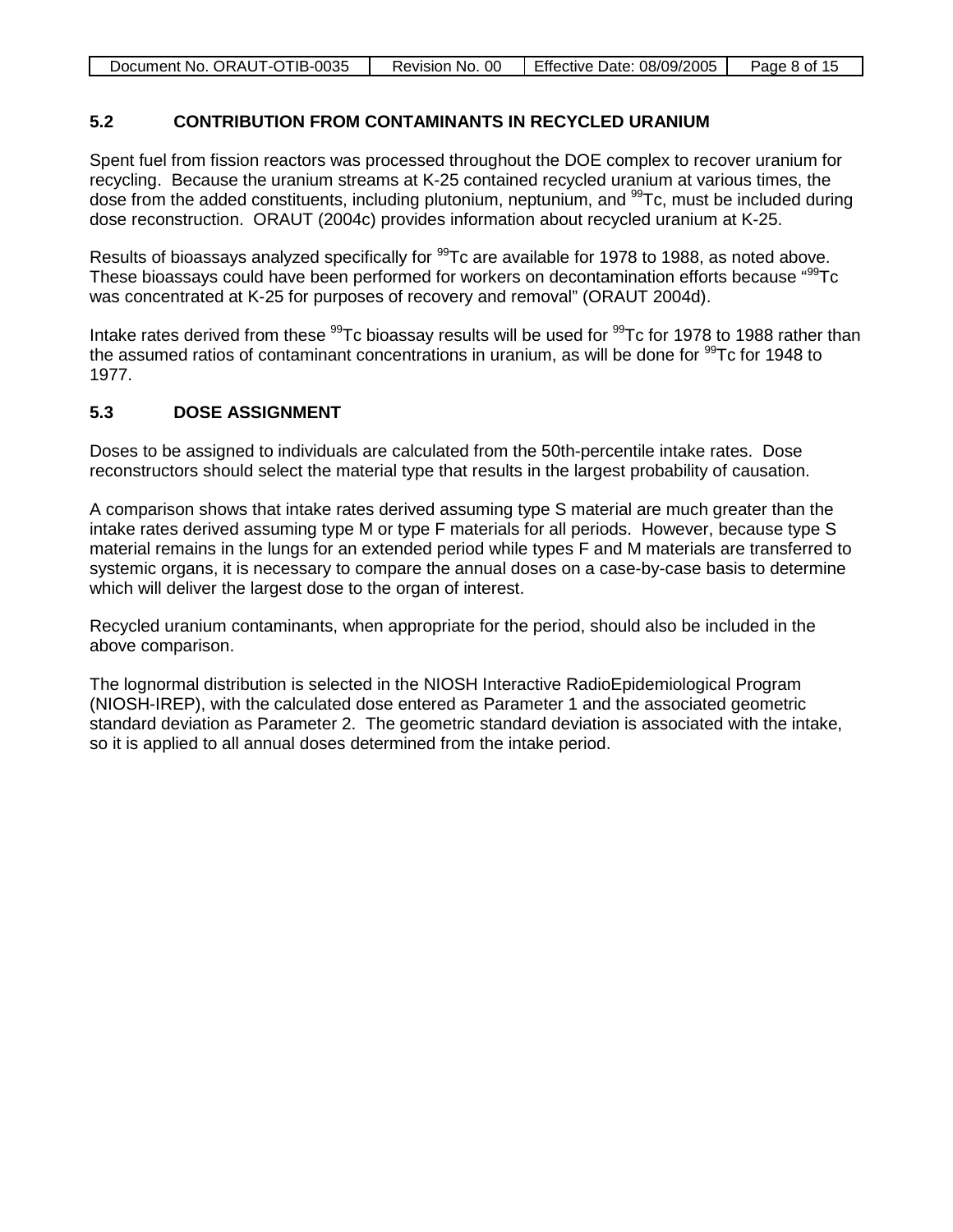#### **REFERENCES**

- ICRP (International Commission on Radiological Protection), 1959, *Report of ICRP Committee II on Permissible Dose for Internal Radiation*, Publication 2, Pergamon Press, Oxford, England.
- ICRP (International Commission on Radiological Protection), 1995, *Dose Coefficients for Intakes of Radionuclides by Workers*, Publication 68, Pergamon Press, Oxford, England.
- ORAUT (Oak Ridge Associated Universities Team), 2004a, *Analysis of Coworker Bioassay Data for Internal Dose Assignment*, ORAUT-OTIB-0019, Rev. 00, Oak Ridge, Tennessee.
- ORAUT (Oak Ridge Associated Universities Team), 2004b, *Coworker Data Exposure Profile Development*, ORAUT-PLAN-0014, Rev. 00, Oak Ridge, Tennessee.
- ORAUT (Oak Ridge Associated Universities Team), 2004c, *Technical Basis Document for the K-25 Site – Site Description*, ORAUT-TKBS-0009-2, Rev. 00, Oak Ridge, Tennessee.
- ORAUT (Oak Ridge Associated Universities Team), 2004d, *Technical Basis Document for the K-25 Site – Occupational External Dose*, ORAUT-TKBS-0009-6, Rev. 00, Oak Ridge, Tennessee.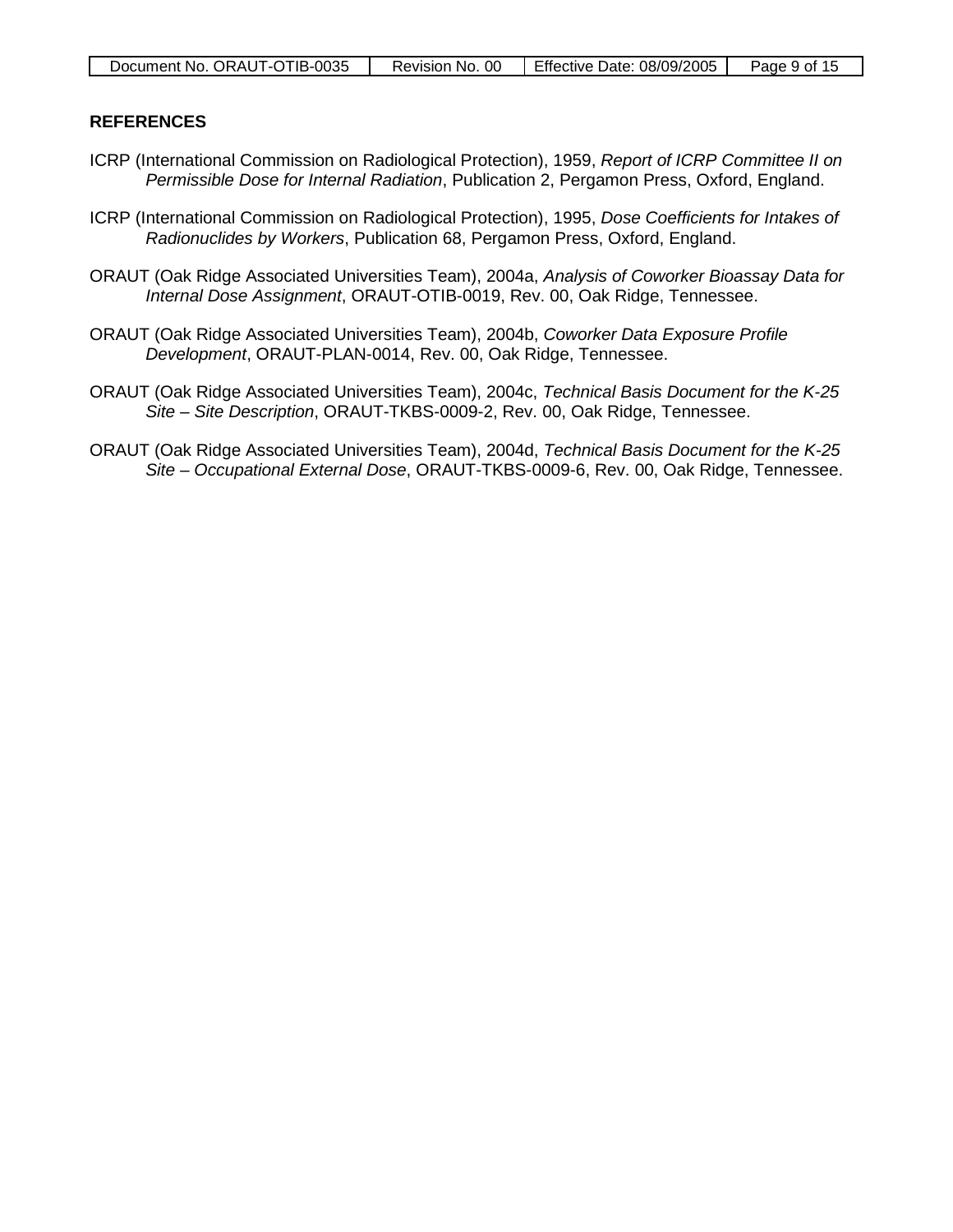## **ATTACHMENT A: TABLES**

Table A-1. Summary of annual uranium urinary excretion rate analyses, 1948 to 1988.

|      | 50th percentile | 84th percentile |
|------|-----------------|-----------------|
| Year | (dpm/100 mL)    | (dpm/100 mL)    |
| 1948 | 0.450           | 1.134           |
| 1949 | 0.239           | 0.827           |
| 1950 | 0.430           | 1.233           |
| 1951 | 0.210           | 0.769           |
| 1952 | 0.173           | 1.372           |
| 1953 | 0.378           | 1.577           |
| 1954 | 0.256           | 1.184           |
| 1955 | 0.280           | 1.256           |
| 1956 | 0.332           | 1.342           |
| 1957 | 0.519           | 1.994           |
| 1958 | 0.420           | 1.666           |
| 1959 | 0.331           | 1.524           |
| 1960 | 0.359           | 2.081           |
| 1961 | 0.567           | 2.867           |
| 1962 | 0.572           | 2.355           |
| 1963 | 0.502           | 1.790           |
| 1964 | 0.623           | 1.803           |
| 1965 | 0.740           | 2.922           |
| 1966 | 0.393           | 1.330           |
| 1967 | 0.284           | 1.022           |
| 1968 | 0.199           | 1.027           |

<span id="page-9-0"></span>

|      | 50th percentile | 84th percentile |
|------|-----------------|-----------------|
| Year | (dpm/100 mL)    | (dpm/100 mL)    |
| 1969 | 0.381           | 1.406           |
| 1970 | 0.352           | 1.341           |
| 1971 | 0.399           | 1.782           |
| 1972 | 0.495           | 1.798           |
| 1973 | 0.645           | 2.187           |
| 1974 | 0.424           | 1.409           |
| 1975 | 0.542           | 1.782           |
| 1976 | 0.265           | 0.981           |
| 1977 | 0.327           | 1.510           |
| 1978 | 0.159           | 0.767           |
| 1979 | 0.258           | 0.896           |
| 1980 | 0.405           | 1.139           |
| 1981 | 0.506           | 1.296           |
| 1982 | 0.506           | 1.166           |
| 1983 | 0.605           | 1.397           |
| 1984 | 0.610           | 1.809           |
| 1985 | 0.581           | 2.322           |
| 1986 | 0.657           | 1.643           |
| 1987 | 0.517           | 1.181           |
| 1988 | 0.648           | 1.166           |

#### Table A-2. Summary of annual <sup>99</sup>Tc urinary excretion rate analyses, 1978 to 1988.

|      | 50th percentile | 84th percentile |
|------|-----------------|-----------------|
| Year | (dpm/mL)        | (dpm/mL)        |
| 1978 | 2.804           | 4.602           |
| 1979 | 1.682           | 3.821           |
| 1980 | 0.961           | 2.384           |
| 1981 | 3.086           | 5.264           |
| 1982 | 2.444           | 3.560           |
| 1983 | 0.691           | 1.462           |
| 1984 | 0.661           | 1.714           |
| 1985 | 0.002           | 0.066           |
| 1986 | 0.553           | 1.000           |
| 1987 | 0.157           | 0.464           |
| 1988 | 0.428           | 0.788           |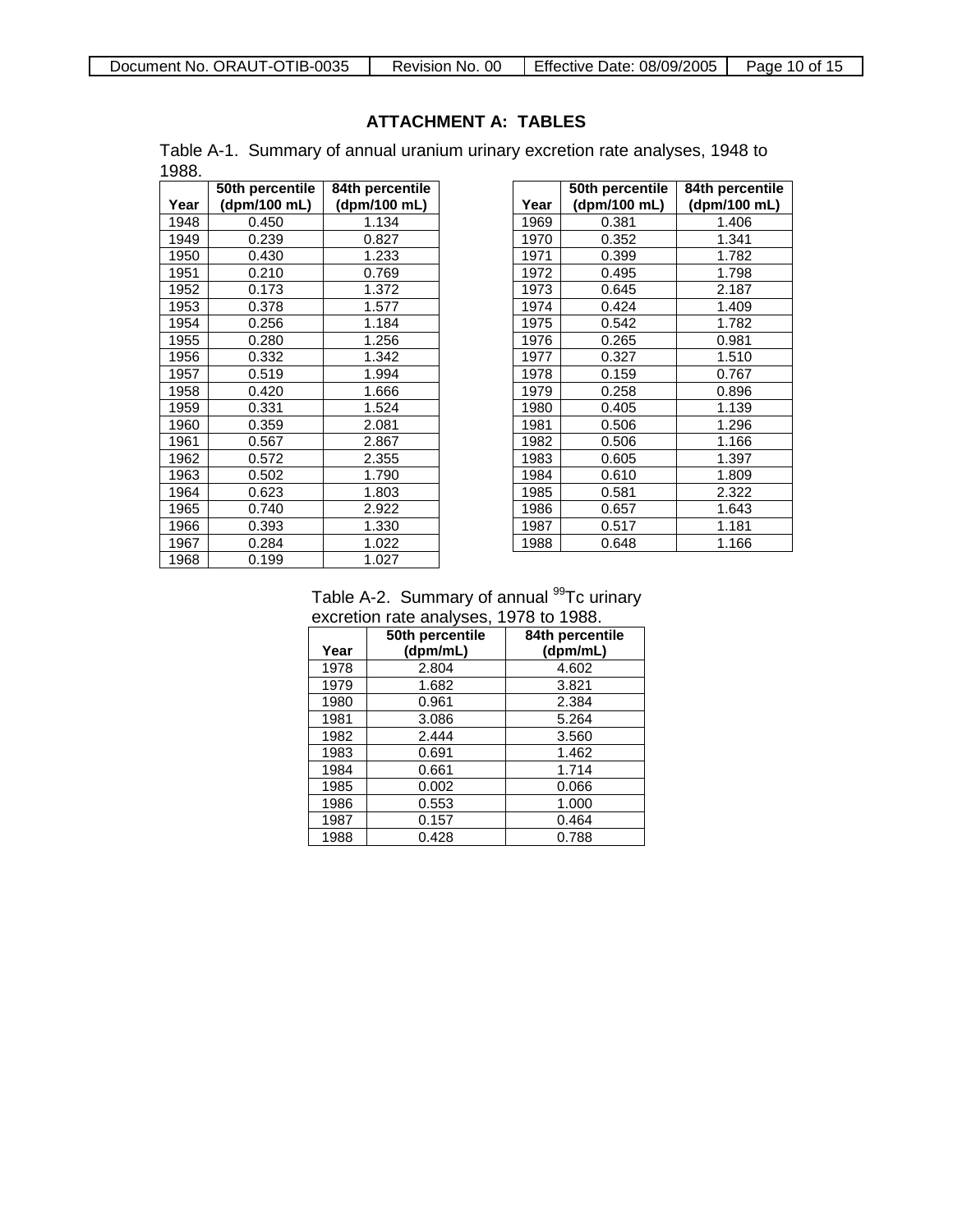

Figure B-1. Predicted uranium bioassay results calculated using IMBA-derived U intake rates (line) compared with uranium bioassay results (dots), January 1, 1948, to December 31, 1988, 50th-percentile, Type F.



Figure B-2. Predicted uranium bioassay results calculated using IMBA-derived U intake rates (line) compared with uranium bioassay results (dots), January 1, 1948, to December 31, 1988, 84th-percentile, Type F.

<span id="page-10-0"></span>**ATTACHMENT B: FIGURES**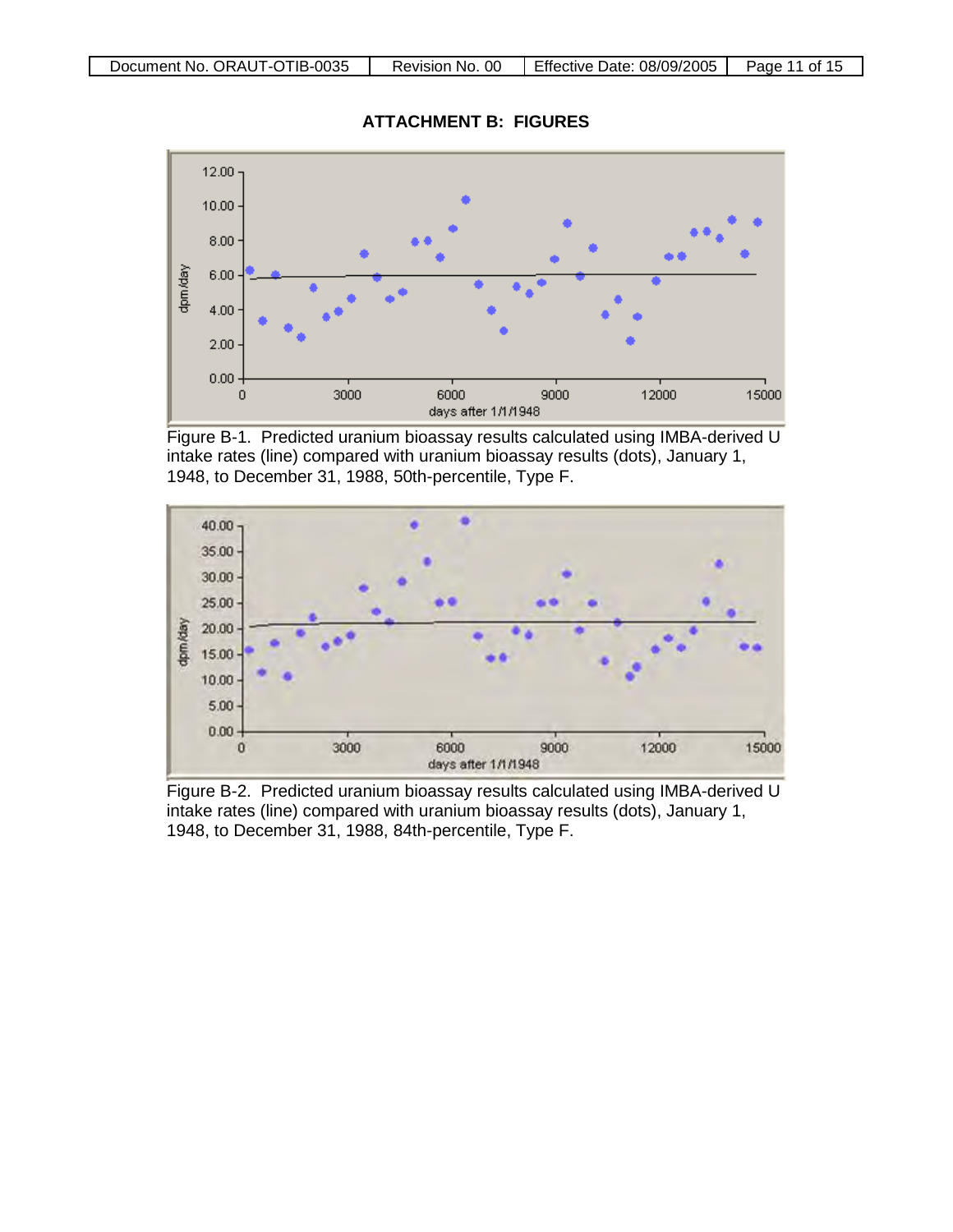

Figure B-3. Predicted uranium bioassay results calculated using IMBA-derived U intake rates (line) compared with uranium bioassay results (dots), January 1, 1948, to December 31, 1988, 50th-percentile, Type M.



Figure B-4. Predicted uranium bioassay results calculated using IMBA-derived U intake rates (line) compared with uranium bioassay results (dots), January 1, 1948, to December 31, 1988, 84th-percentile, Type M.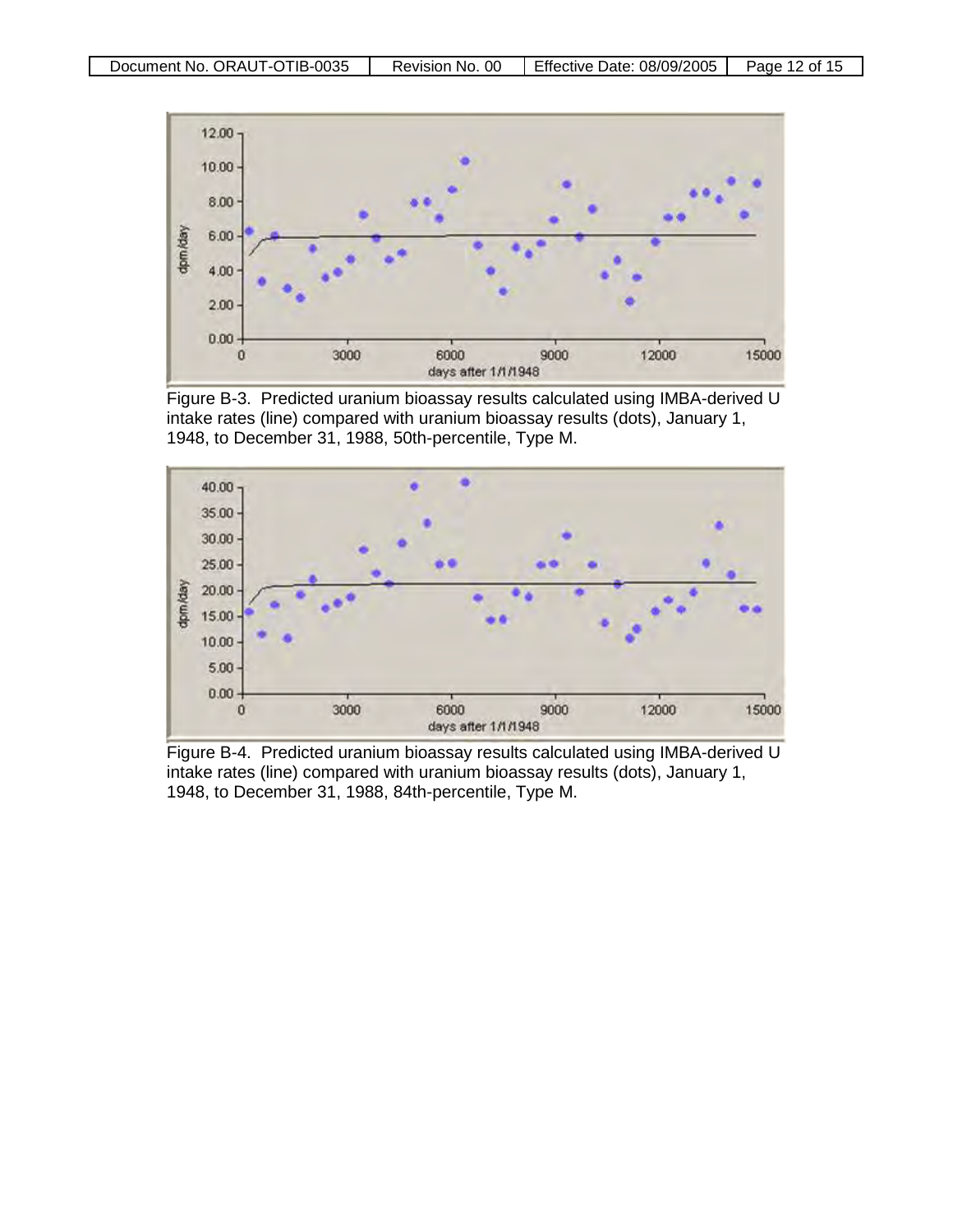

Figure B-5. Predicted uranium bioassay results calculated using IMBA-derived U intake rates (line) compared with uranium bioassay results (dots), January 1, 1948, to December 31, 1988, 50th-percentile, Type S.



Figure B-6. Predicted uranium bioassay results calculated using IMBA-derived U intake rates (line) compared with uranium bioassay results (dots), January 1, 1948, to December 31, 1988, 84th-percentile, Type S.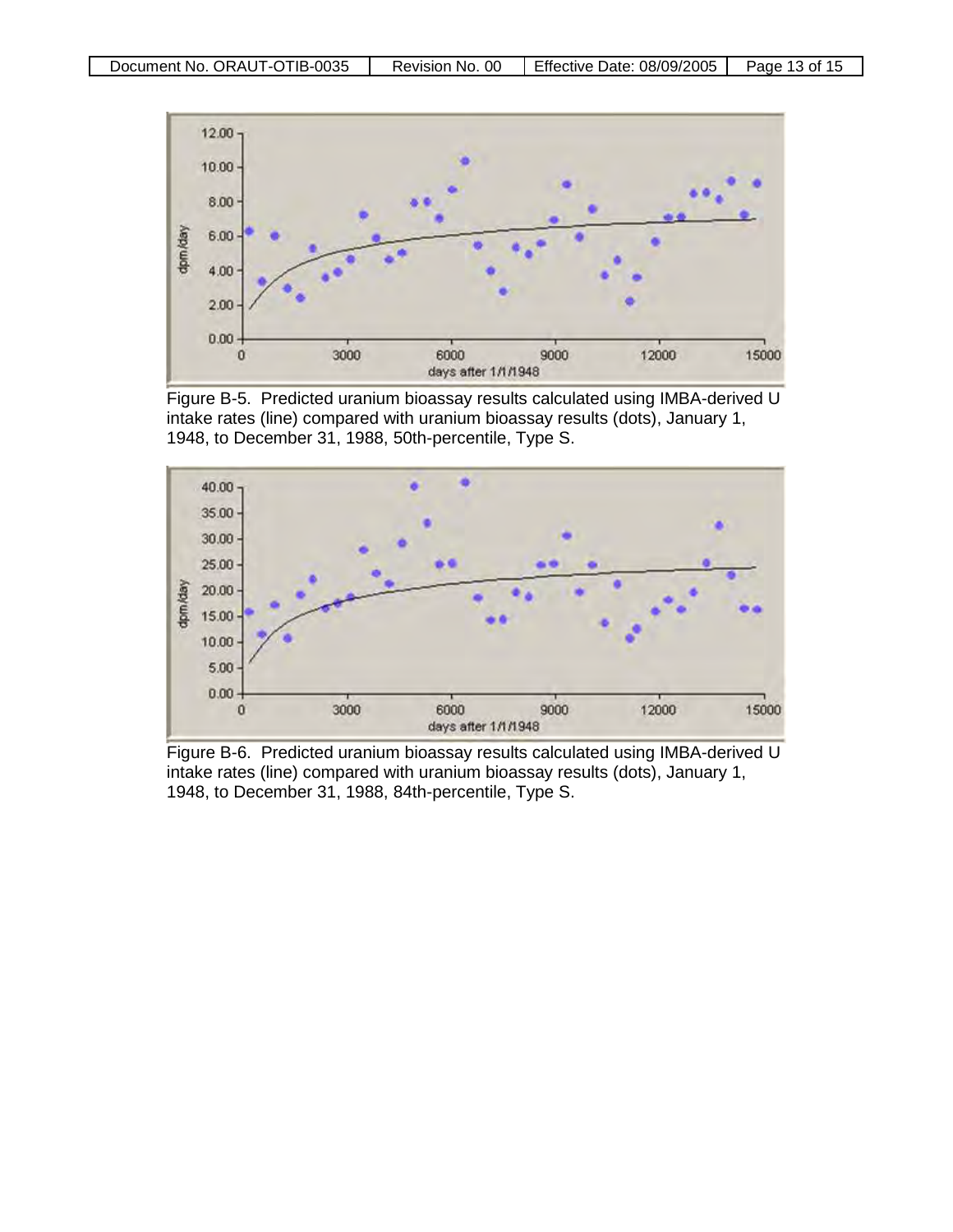

Figure B-7. Predicted technetium-99 bioassay results calculated using IMBAderived 99Tc intake rates (line) compared with uranium bioassay results (dots), January 1, 1978, to December 31, 1988, 50th-percentile, Type F.



Figure B-8. Predicted technetium-99 bioassay results calculated using IMBAderived 99Tc intake rates (line) compared with uranium bioassay results (dots), January 1, 1978, to December 31, 1988, 84th-percentile, Type F.